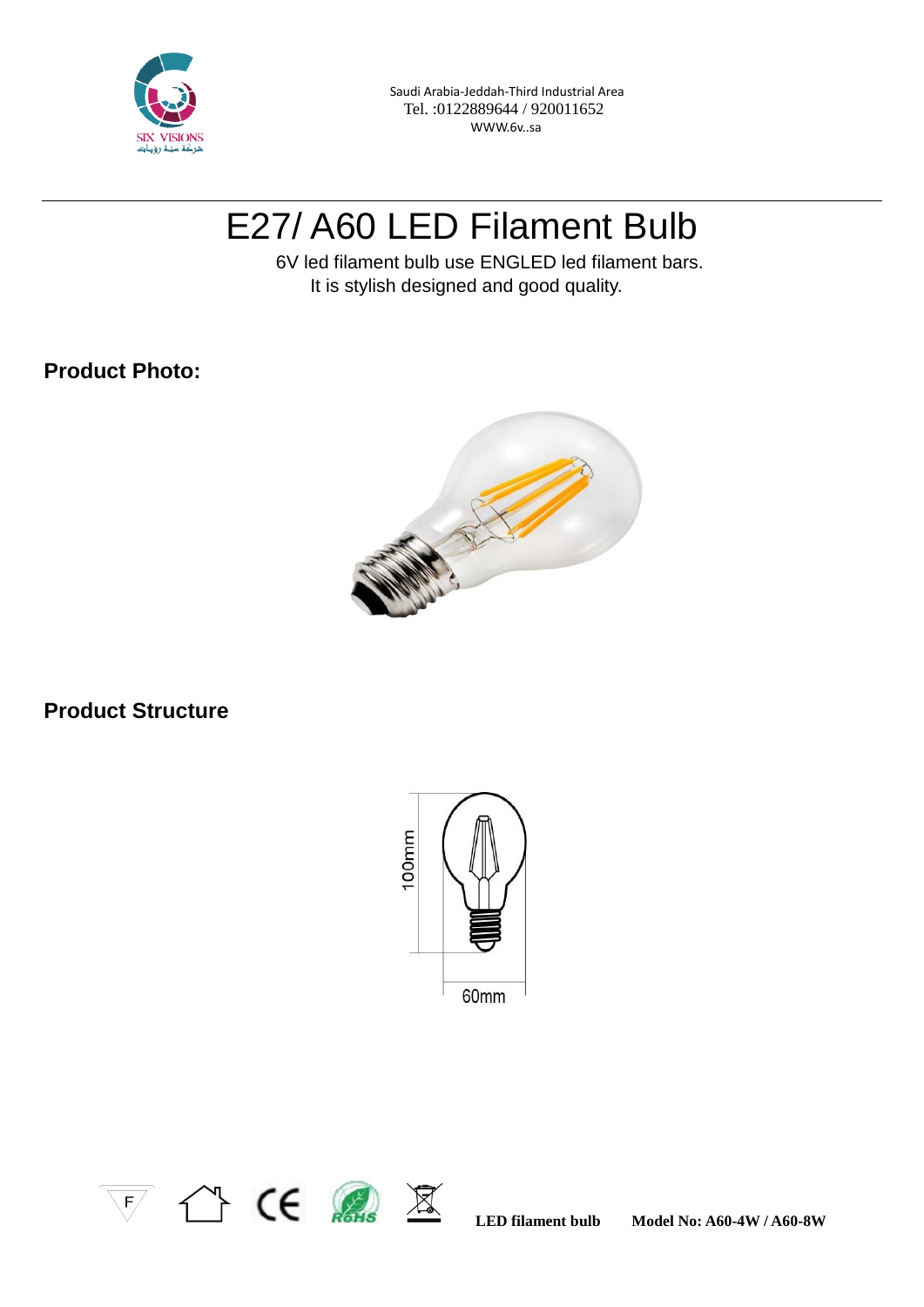

# **Technical Data**: **(Ta=25**℃**)**

| <b>Items</b>                   | <b>Parameter</b>                 |          |                          |              |
|--------------------------------|----------------------------------|----------|--------------------------|--------------|
|                                | Min.                             | Typ.     | Max.                     | <b>Unit</b>  |
| Input Voltage                  | 220(180-250)                     |          |                          | <b>VAC</b>   |
| Input Frequency                | $\overline{a}$                   | 50/60    |                          | Hz           |
| Power consumption              | $4(3.6 - 4.2)$<br>$/$ 8(7.0-7.6) |          |                          | W            |
| Qty of led filaments           |                                  | 4        | 8                        | <b>PCS</b>   |
| <b>Dimension</b>               | Φ60x104mm                        |          |                          | mm           |
| <b>Triac Dimming Range</b>     |                                  |          |                          | $\%$         |
| <b>Luminous Flux</b>           |                                  | 380<br>1 | 690                      | Im           |
| <b>Efficacy</b>                | 108.6<br>98.6<br>$\prime$        |          | Lm/W                     |              |
| <b>Base Type</b>               | E27                              |          |                          |              |
| Color Temperature(CCT)         | 2700(2600-2800)                  |          |                          | K            |
| Beam Angle                     | 360                              |          |                          | $\circ$      |
| <b>IP</b> Grade                | $\qquad \qquad \blacksquare$     | 20       | $\overline{\phantom{a}}$ | Ē,           |
| <b>Power Supply Efficiency</b> |                                  | 80       |                          | $\%$         |
| <b>Power Factor</b>            |                                  | 0.5      |                          |              |
| <b>CRI</b>                     | 80/90                            |          | Ra                       |              |
| <b>Operate Condition</b>       | $-20$                            | 25       | 40                       | $\mathrm{C}$ |
| <b>Storage Condition</b>       | $-30$                            | 25       | 60                       | $^{\circ}C$  |
| Life Time                      | 25000                            |          |                          | Hours        |
| Warranty                       | $\overline{2}$                   |          |                          | Years        |
| Certificate                    | CE/Rohs                          |          |                          | -            |



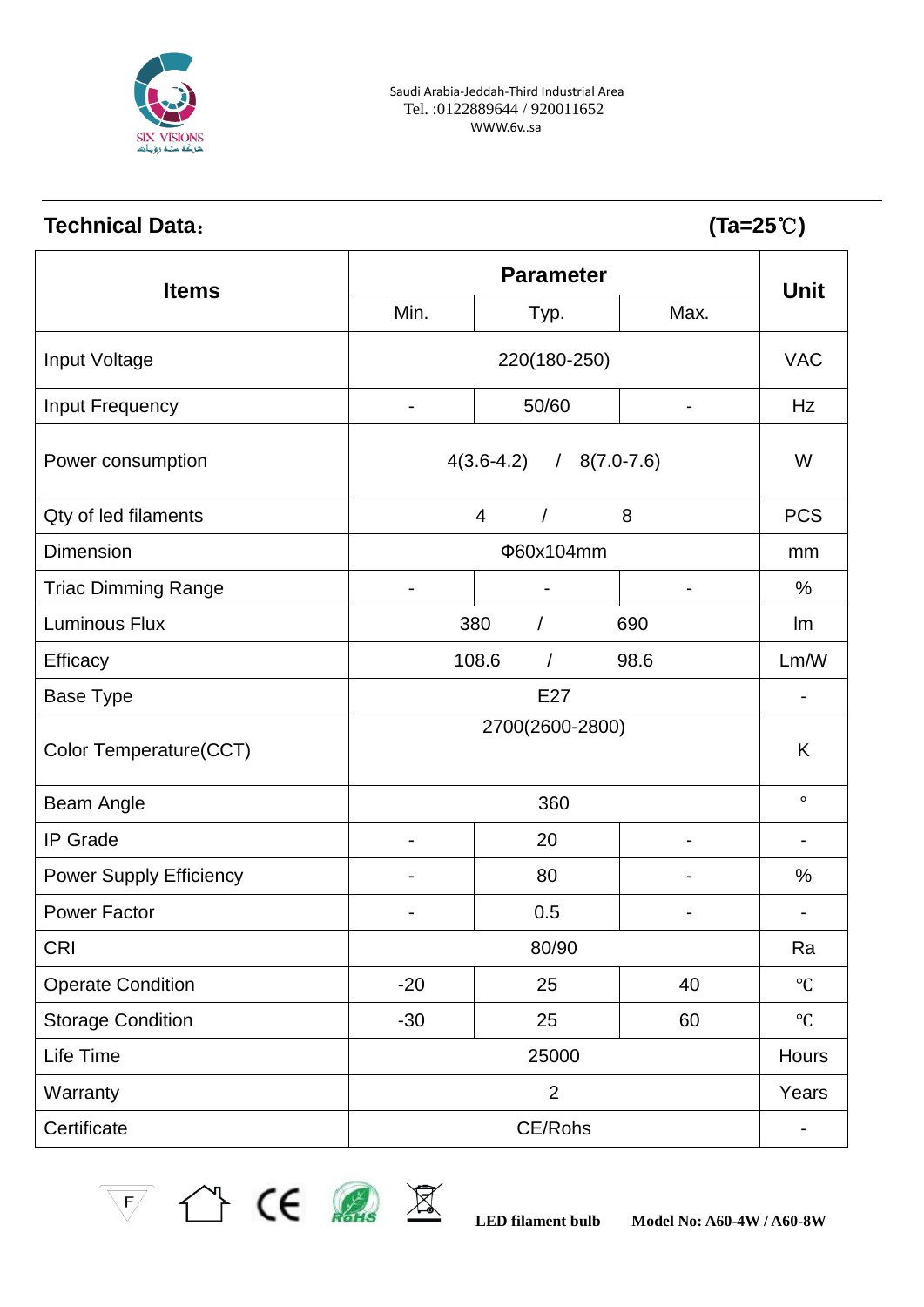

# **(Ta=25**℃**)**

### **Features:**

- Long life,
- Energy saving with high efficiency,
- Environment friendly, No UV, NO IR radiation,
- Quick start, or No stroboscopic,
- Healthy and protect eyes,
- Green energy & Safety.

# **Application:**

- 1. Replace Incandescent bulb etc.
- 2. Place such as: Hotel, Casino, Show room, Meeting room and some luxury place.
- 3. Special for three Dimensional Lighting, such as following:



**Crystal Chandelier Palace Lantern Modern Lighting Desk Lantern**